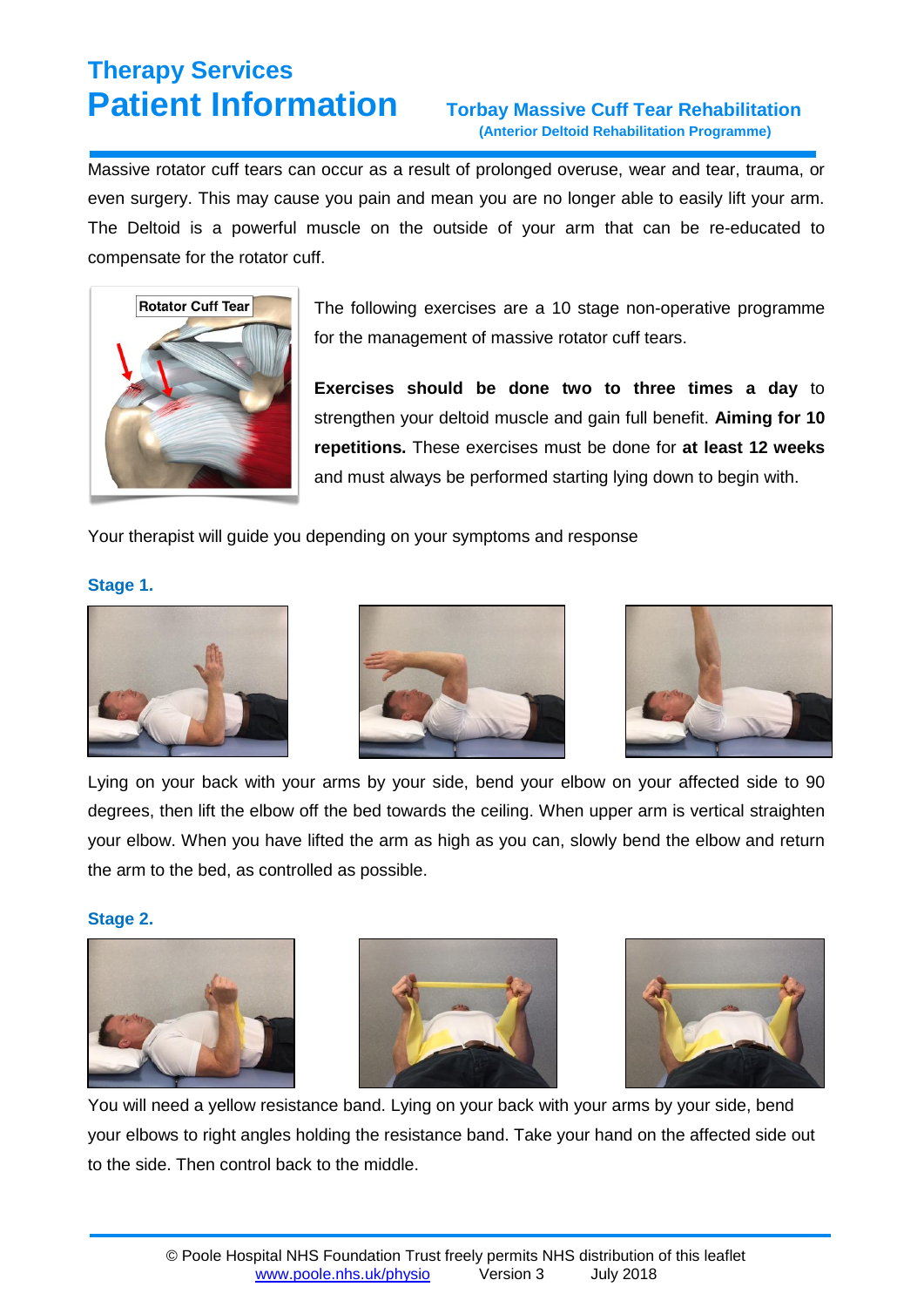## **(Anterior Deltoid Rehabilitation Programme)**

**Stage 3.**





Start as if you were doing stage 1, once the arm is fully straight add a small swaying movement away from, and towards the head. When finished, bend the elbow and return the arm back to the bed in a slow and controlled manner.

#### **Stage 4.**



Repeat stage 3. Holding a bottle with a small amount of water to increase resistance.

### **Stage 5.**



Activities in stages 1 – 4 repeated with head of bed progressively raised.

#### **Stage 6.**





Stand facing a wall with a cloth in your affected hand. Keeping as much pressure through your hand, slide it up the wall. At the top, hold for a few seconds and try to increase stretch with unaffected side supporting. Lower arm back down keeping pressure through hand, in a slow and controlled manner.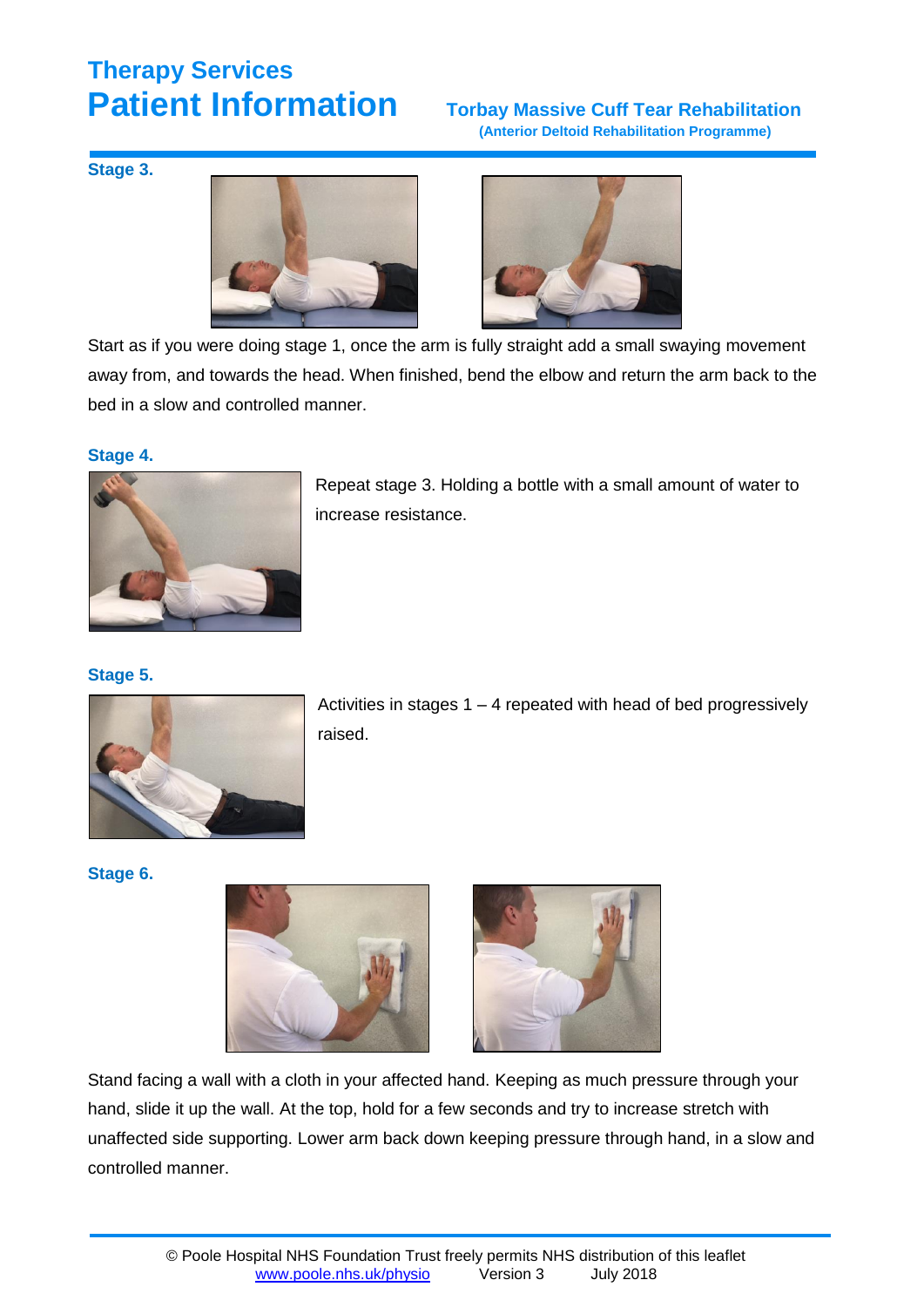# **(Anterior Deltoid Rehabilitation Programme)**

**Stage 7.** 







Sit down and bend your elbow of the affected arm so that the hand is close to the shoulder. Reach the arm up until the elbow is pointing towards the ceiling, then straighten the arm. Slowly reverse the movement and control the arm back down to your side.

#### **Stage 8.**





Repeat as Stage 7. Then lower your hand to touch your head and straighten your elbow again. Repeat 2-3 times before slowly lowering your arm back to your side keeping elbow bent.

**Stage 9.**





Sitting with your elbows bent and in to your sides holding a yellow resistance band. Take the affected side away from your body as far as you are able. Slowly return to the starting position as controlled as possible.